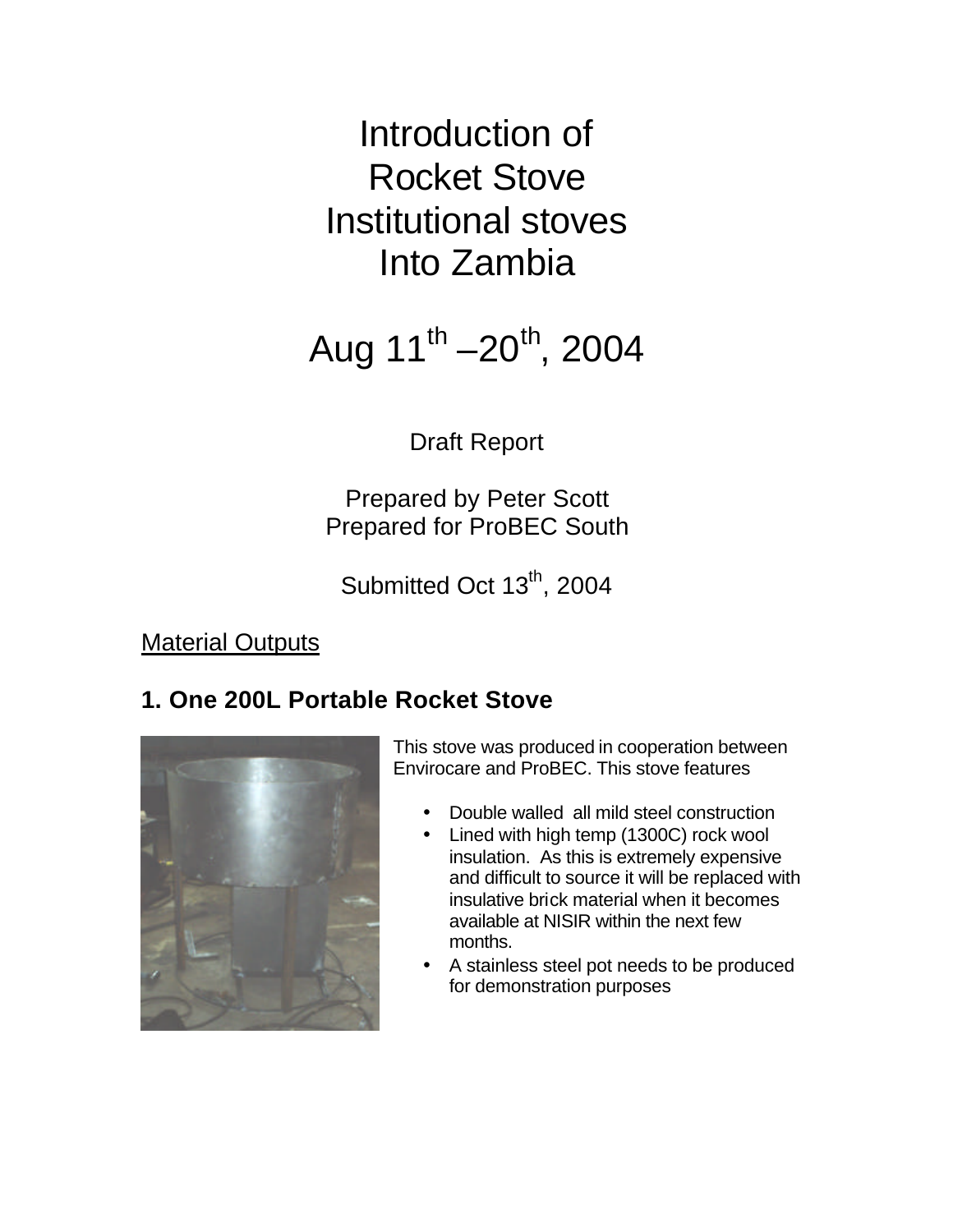## **2. One 200L Brick Rocket Stove**

This stove was built at a boarding school in Lusaka as part of a 2-day training for Zambian stove promoters and designers. The stove features:



- Cement block outer body
- Fired brick inner skirt and outer combustion chamber.
- The stove body was completed but it was not lined with insulative bricks, as we were unable to acquire a durable insulator in the short time that I was in Zambia. Attempts to procure vermiculite were unsuccessful. The stove will eventually be lined with sawdust /clay/ grog bricks made in cooperation with NISIR.

The stove also features a metal internal skeleton that supports the pot independent of the brick stove body. The three 40 mm square tubes support the bottom of the pot. The eight pieces of 12 mm round bar centers the pot within the stove body. These bars also maintain the 12-15 mm gap between the pot and the stove body. I would recommend that all brick Rocket Stoves should incorporate this metal skeleton. See plans for more details



## **3. Test bricks at NISIR**



Working with Jameson Mujaye at the National Institute of Scientific Research (NISIR Ceramic Division) we made 5 test bricks, using different mixtures of local high magnesium red clay, mullite grog, and sawdust.

These test bricks will be ready in October 2004.

We should continue to work with NISIR to help them develop insulative bricks. They have the materials, the staff and the infrastructure to produce inexpensive high quality insulative bricks.